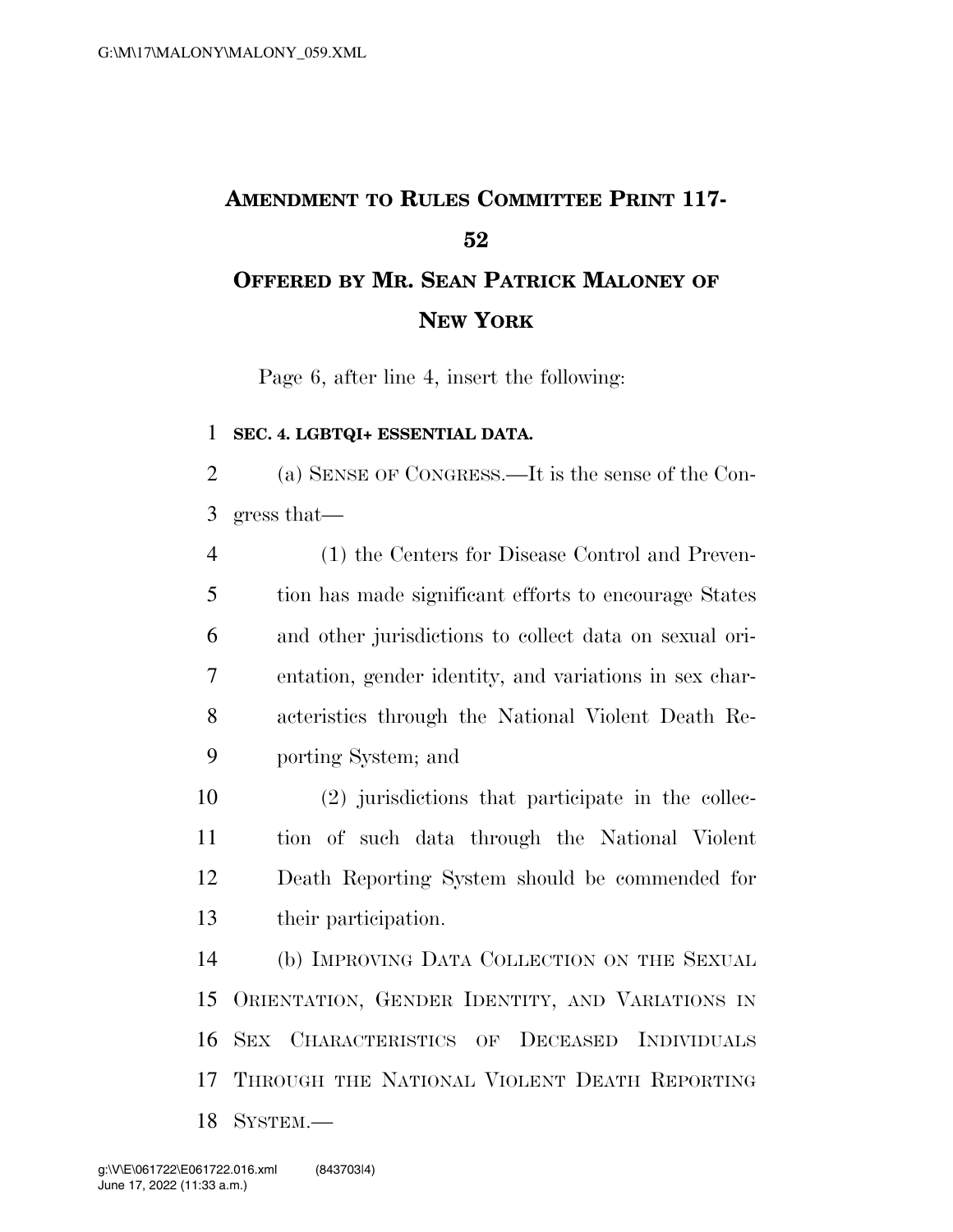(1) IN GENERAL.—Not later than 120 days after the date of enactment of this Act, the Director of the Centers for Disease Control and Prevention shall take measures to improve the incidence of the collection of information on the sexual orientation, gender identity, and variations in sex characteristics of deceased individuals through the National Violent Death Reporting System, or any successor system.

 (2) CONFIDENTIALITY.—Any information col- lected relating to the sexual orientation, gender iden- tity, or variations in sex characteristics of a decedent shall be maintained in accordance with the confiden- tiality and privacy standards and policies for the protection of individuals applicable to all other data collected for purposes of the National Violent Death Reporting System.

(c) DEFINITIONS.—In this section:

 (1) GENDER IDENTITY.—The term ''gender identity'' means an individual's sense of being male, female, transgender, or another gender, as distinct from the individual's sex assigned at birth.

 (2) SEXUAL ORIENTATION.—The term ''sexual orientation'' means how a person identifies in terms of their emotional, romantic, or sexual attractions,